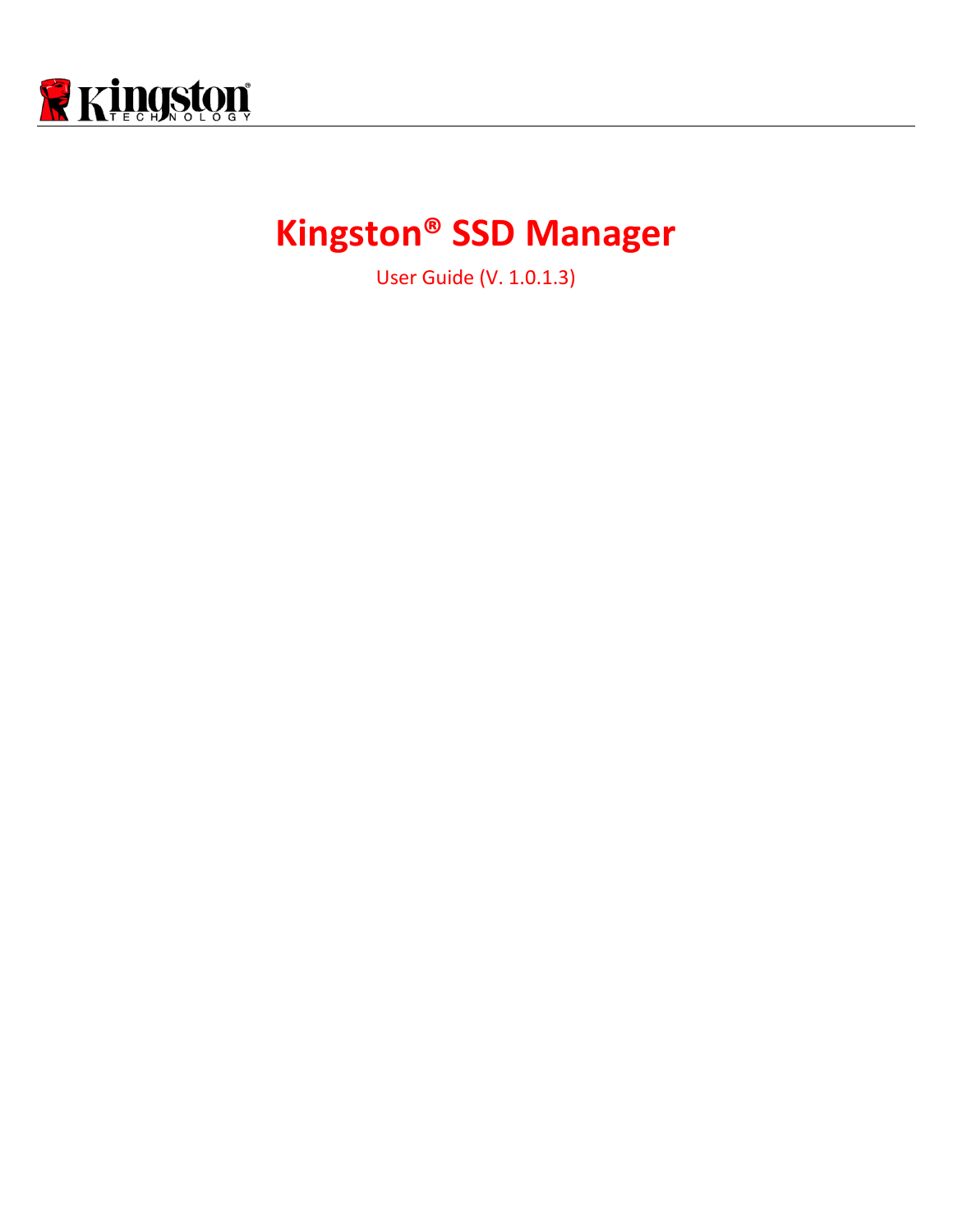

FIRMWARE AND FIRMWARE UPDATES ARE PROVIDED AT KINGSTON'S DISCRETION IN CONNECTION WITH CERTAIN KINGSTON PRODUCTS. THE FIRMWARE AND FIRMWARE UPDATES ARE PROVIDED "AS IS" AND ARE USED AT YOUR SOLE RISK WITH NO WARRANTIES, CLAIMS, OR REPRESENTATIONS FROM KINGSTON WHATSOEVER.

KINGSTON EXPRESSLY DISCLAIMS ALL SUCH WARRANTIES OF ANY KIND, WHETHER EXPRESS, IMPLIED OR STATUTORY, WITH RESPECT TO THE FIRMWARE AND FIRMWARE UPDATES INCLUDING, WITHOUT LIMITATION, WARRANTIES OR CONDITIONS OF QUALITY, PERFORMANCE, NON-INFRINGEMENT, MERCHANTABILITY, OR FITNESS FOR USE FOR A PARTICULAR PURPOSE.

KINGSTON DOES NOT REPRESENT OR WARRANT THAT THE FIRMWARE OR FIRMWARE UPDATES WILL ALWAYS BE AVAILABLE, ACCESSIBLE, UNINTERRUPTED, TIMELY, SECURE, ACCURATE, COMPLETE OR ERROR-FREE, INCLUDING BUT NOT LIMITED TO THE ACCURACY OR COMPLETENESS OF ANY INFORMATION, TEXT, GRAPHICS, LINKS OR OTHER ITEMS CONTAINED WITHIN THE FIRMWARE.

NO LICENSE, EXPRESS OR IMPLIED, BY ESTOPPEL OR OTHERWISE, TO ANY INTELLECTUAL PROPERTY RIGHTS IS GRANTED BY ALLOWING THE DOWNLOAD OF ANY FIRMWARE AND / OR FIRMWARE UPDATE, EXCEPT AS PROVIDED HEREIN.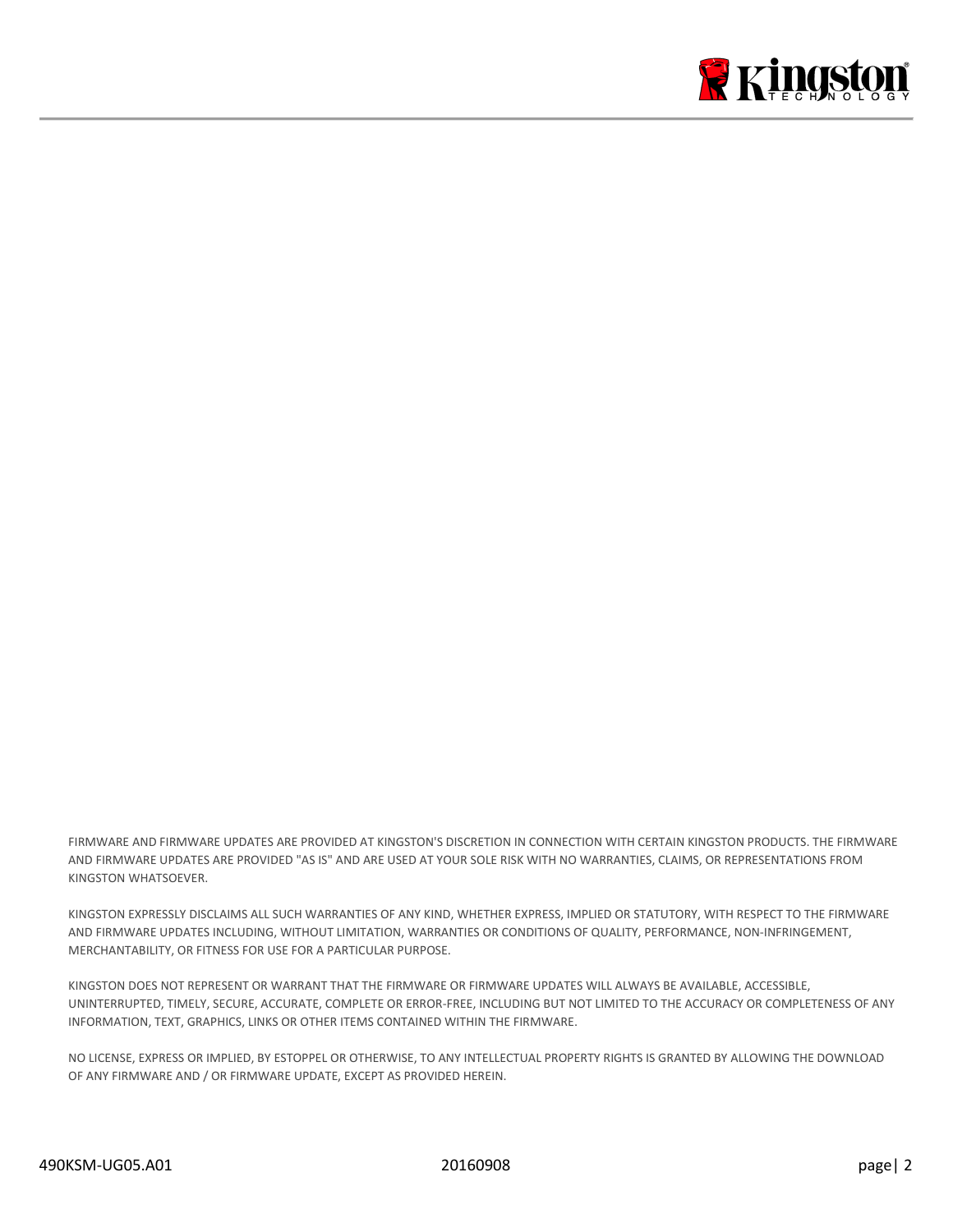

# **Introduction**

Kingston® SSD Manager is an application that provides users with the ability to monitor and manage various aspects of their Kingston® Solid State Drive.

With Kingston® SSD Manager you will be able to:

- Monitor drive health, status, and disk usage
- View drive identification data including model name, serial number, firmware version, and other relevant information
- Utilize Self-Monitoring, Analysis, and Reporting Technology (SMART) and export detailed reports in text format
- Update drive firmware
- Securely erase data
- Manage TCG Opal and IEEE 1667
- Overprovision with Host Protected Area (HPA) (DC400 series only)

## **Supported Operating Systems**

Kingston® SSD Manager is supported on the following operating systems:

- Windows<sup>®</sup> 10
- $\bullet$  Windows<sup>®</sup> 8.1
- Windows® 8
- Windows® 7 SP1

# **System Requirements**

In order to use Kingston® SSD Manager you must have:

- One or more Kingston<sup>®</sup> SSDs
- AHCI mode set in BIOS
- Administrator privileges in Windows®

### **Main Window**

The main window allows you to quickly view device information and health status. To rescan for devices click the **refresh** button. If you have more than one Kingston® SSD you can switch between them in the left panel. Switching between tabs is done in the right panel. The bottom panel provides the following drive information:

- Partition and disk usage
- SMART health overview
- SSD life remaining and spare blocks
- Temperature and power on hours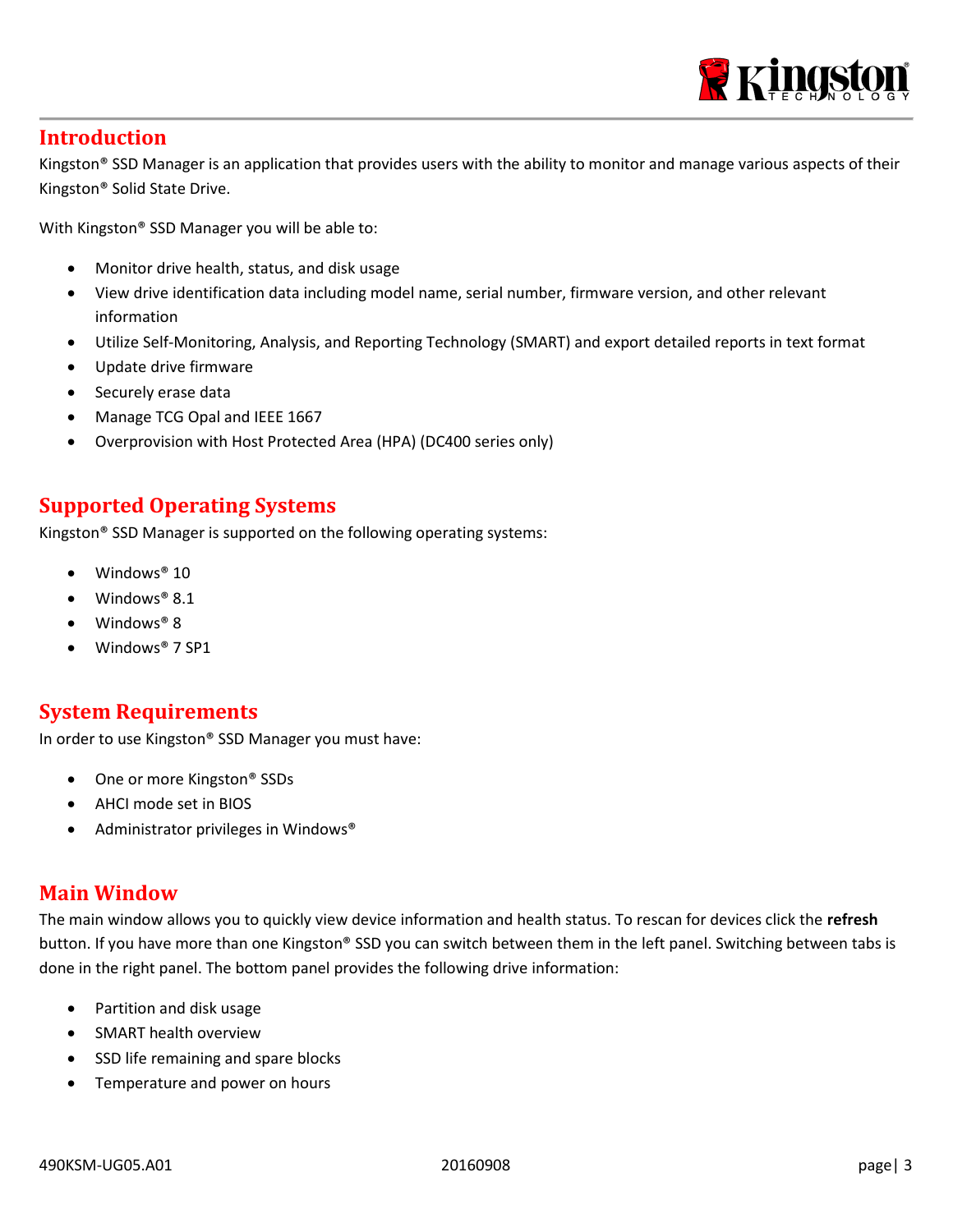

# **Firmware Tab**

The Firmware tab provides the following drive information:

- Physical device path
- Volume information
- Vendor/Model
- Serial number
- Firmware version

If there is a firmware update available for your Kingston® SSD you will be able to click on the **firmware update** button to begin the update. **Once the firmware update process has completed it is recommended to safely shut down your system and leave it powered off for 10 seconds before powering back on again.**

# **Operations Tab**

The Operations tab includes any special operations that may be applicable to your Kingston® SSD. This tab will be hidden from view if your model of SSD does not support any special operations.

### **Overprovisioning**

The overprovisioning feature allows you to manage the overprovisioning of your Kingston® SSD by setting a Host Protected Area (HPA). Overprovisioning is the practice of reducing the usable capacity of an SSD in order to increase both its performance and endurance. This feature is only supported on the **DC400** series of Kingston® SSDs.

If you would like to use this feature you must first remove all partitions from the SSD. You may also need to clean the SSD using diskpart. For best performance a secure erase is recommended.

Now enter the desired capacity in gigabytes (GB) and click the **commit** button to apply your changes. After the process completes successfully you must disconnect and then reconnect the SSD in order for the operating system to properly detect the new capacity.

*Note: If the overprovisioning process fails please power cycle the SSD and try again.*

# **SMART Tab**

The SMART tab allows you to monitor various attributes related to the health and status of your Kingston® SSD. Click the **refresh data** button to refresh the SMART information currently being displayed. Click the **export data** button to save the SMART information to a text file.

You may scroll up and down on this tab to view all of the various SMART attributes. The attributes with colored gauges next to them allow you to quickly monitor their status.

There is also a table listing all of the supported SMART attributes along with their technical details and values:

- Attribute: The attribute number and description.
- Normalized: The current normalized value of the attribute.
- 490KSM-UG05.A01 20160908 page| 4 Worst: The lowest recorded normalized value of the attribute.